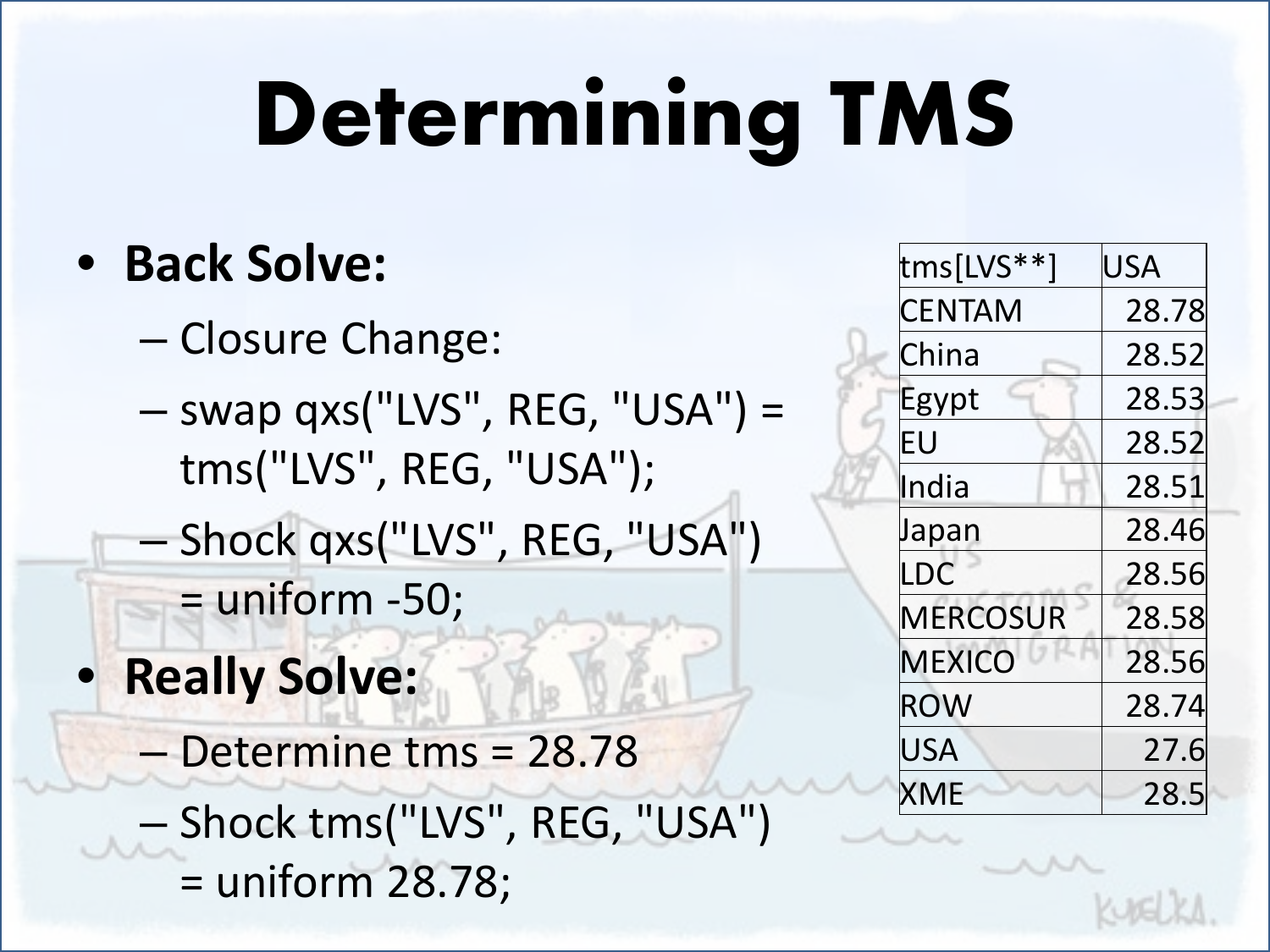# **Tariff Impacts to Imports**

• **50% Reduction in LVS imports requires increase in domestic production**

• **Imports of Cereal and Processed Rice increase as demand for intermediate goods (LVS) increase and land is transitioned to LVS production**

• **USA exports all decrease** •**Most significant drop is in LVS sector** • **Large reductions in Cereal, Fibers, and Wheat**





customs &

 $IMMIGRATION$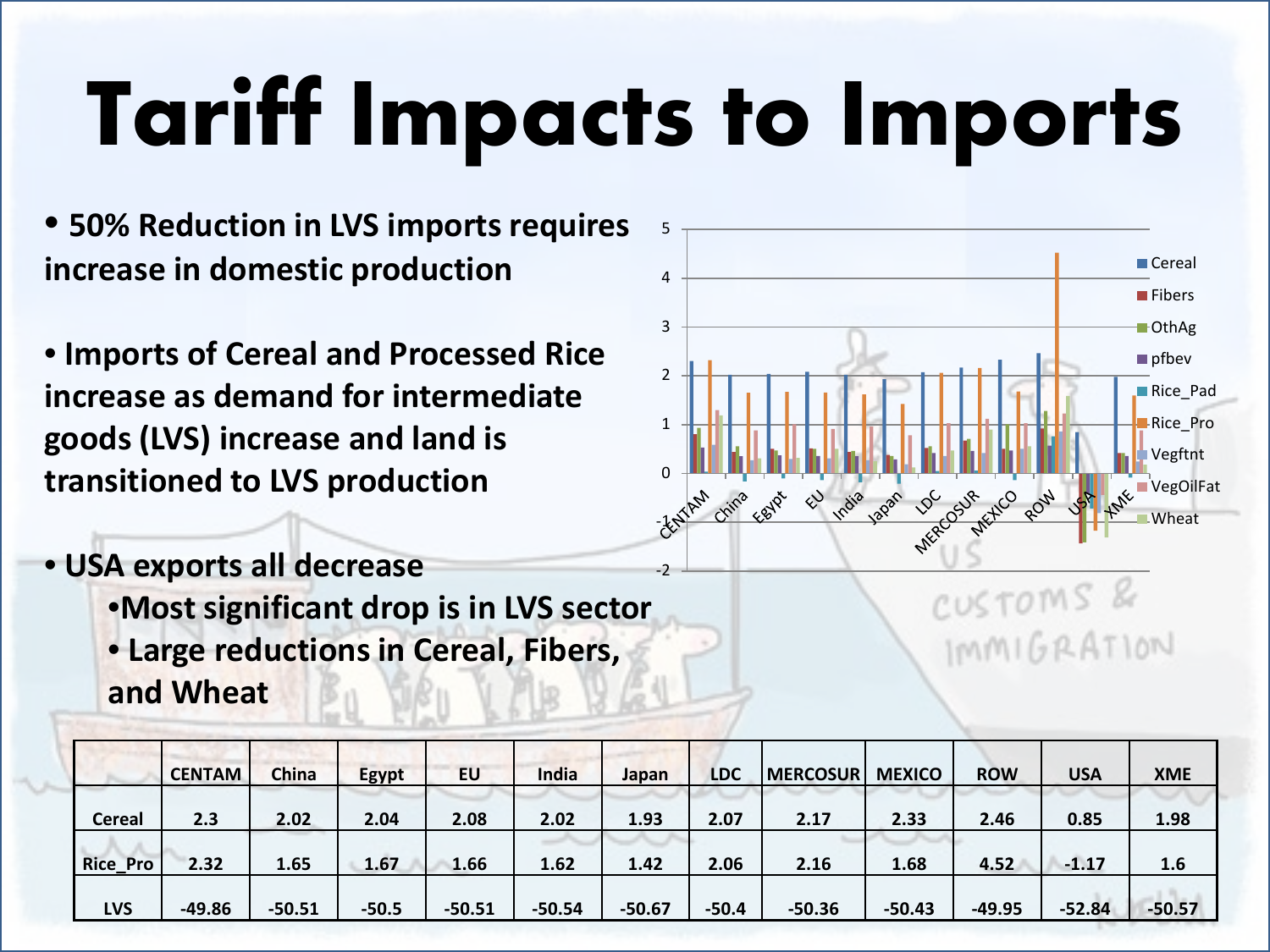### **Decomposition of Welfare Impacts**

|                 |                   | <b>Terms of</b> |              |                       |
|-----------------|-------------------|-----------------|--------------|-----------------------|
|                 | <b>Allocation</b> | <b>Trade</b>    |              | <b>Positive Net V</b> |
|                 | <b>Efficiency</b> | <b>Effects</b>  | <b>Total</b> |                       |
| <b>1 CENTAM</b> | -6                | $-27.3$         | $-33.3$      | • Reduced alloca      |
| 2 China         | 18.3              | $-52.7$         | $-34.4$      | • Higher reli         |
| 3 Egypt         | 0.3               | $-4.8$          | $-4.6$       | production            |
| 4 EU            | 180.6             | $-195.1$        | $-14.5$      |                       |
| 5 India         | 5.9               | $-6$            | $-0.1$       | · Increased tern      |
| 6 Japan         | $-22.1$           | $-65.8$         | $-87.9$      | • Revenue go          |
| 7 LDC<br>8      | 0.7               | $-12.2$         | $-11.6$      | tariff on LVS         |
| <b>MERCOSUR</b> | $-9.4$            | $-64$           | $-73.4$      | · Reduced ex          |
| <b>9 MEXICO</b> | 29.3              | $-105.8$        | $-76.6$      |                       |
| <b>10 ROW</b>   | $-22.2$           | $-736.1$        | $-758.3$     |                       |
| <b>11 USA</b>   | $-1010.5$         | 1285.9          | 275.4        |                       |
| 12 XME          | $-3.9$            | $-16.9$         | $-20.8$      |                       |

#### **Positive Net Welfare Effect**

- **Reduced allocation efficiency** 
	- **Higher reliance on domestic production of LVS**
- **Increased terms of trade effects** • **Revenue generated by import tariff on LVS**
	- **Reduced exports by the USA**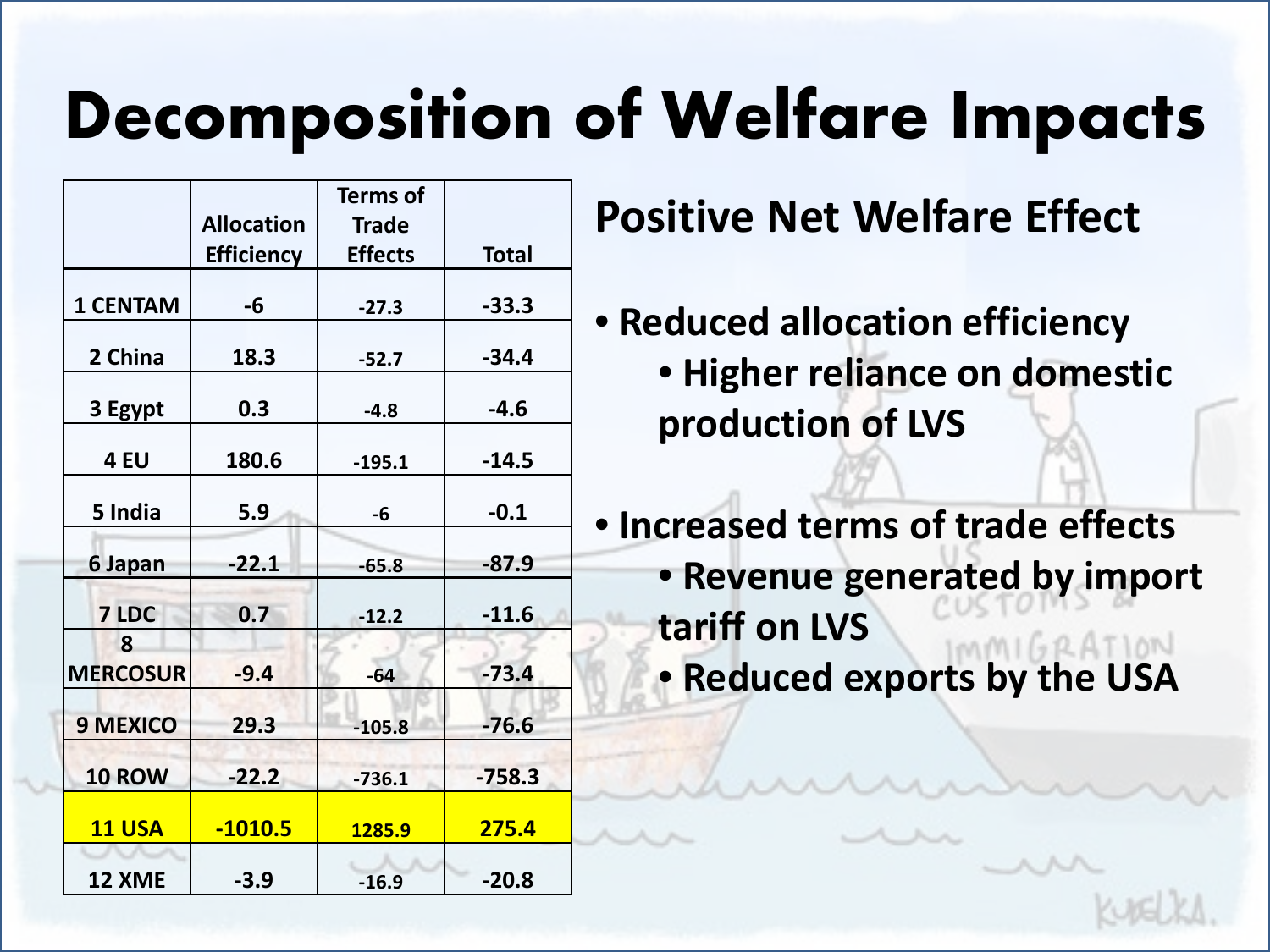# **Impact on U.S. Market**

#### **Base U.S. Consumption of Livestock:**

• 96% Domestically Produced + 4% Imported

#### **Evaluate U.S. Production:**

• Share Domestic: 95%; Share Exported: 5%

#### **Impact on Output:**

**• Increases by 3.97% all due to expansion effect In PATION Price Course III And Annual Short Course III And Analysis Course 1:**<br>
2007 - Annual Short Course in Guide Analysis - Do North Course 1:<br>
2018 - Do North Course 1:<br>
2018 - Do North Course 1:<br>
2019 - Do North Course 1:<br>
201

CUSTOMS &

**Why:**

• 3.97% = 4.21% (domestic demand) - 0.24% (exports)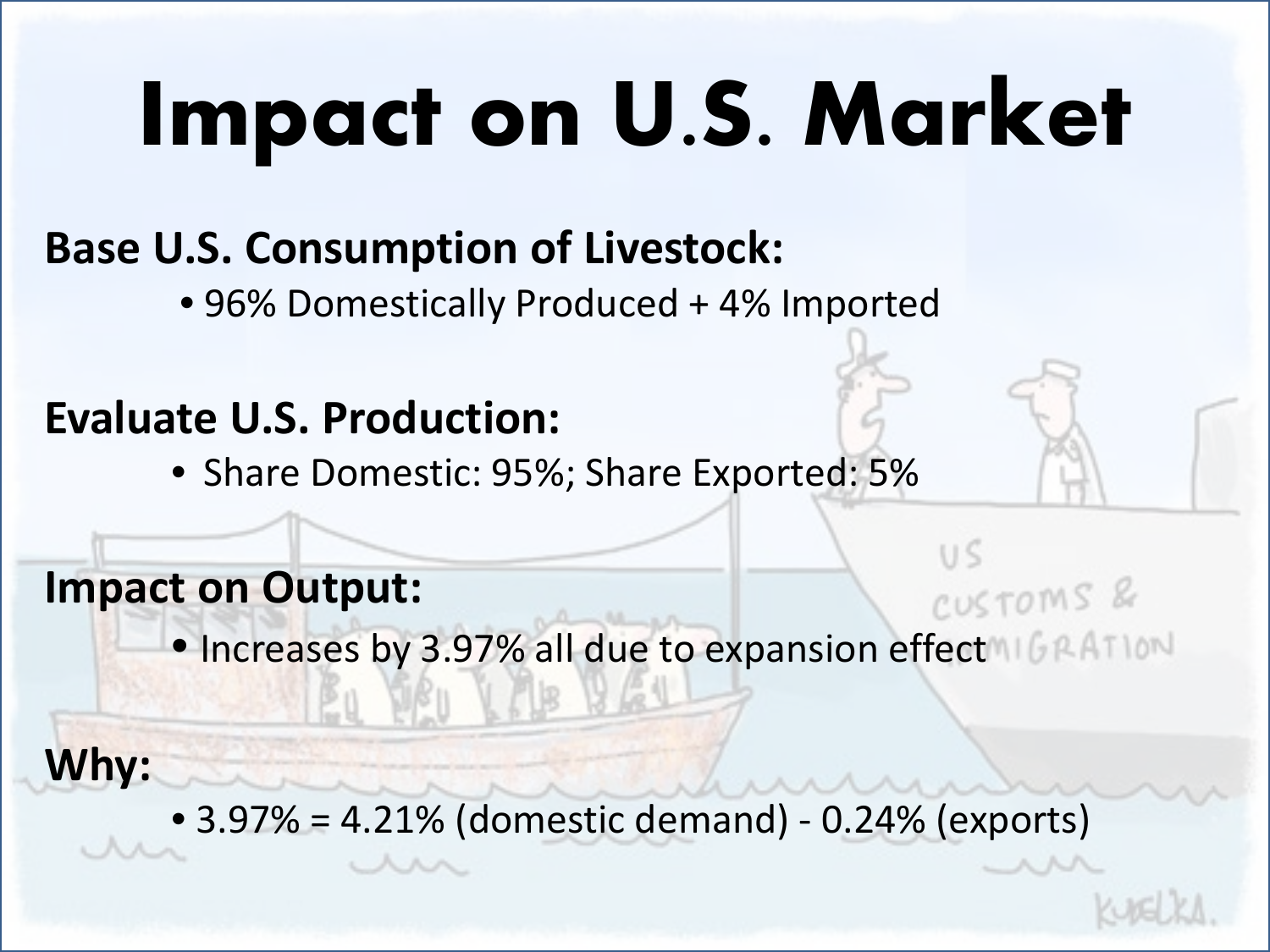# **U.S. Output Effects**

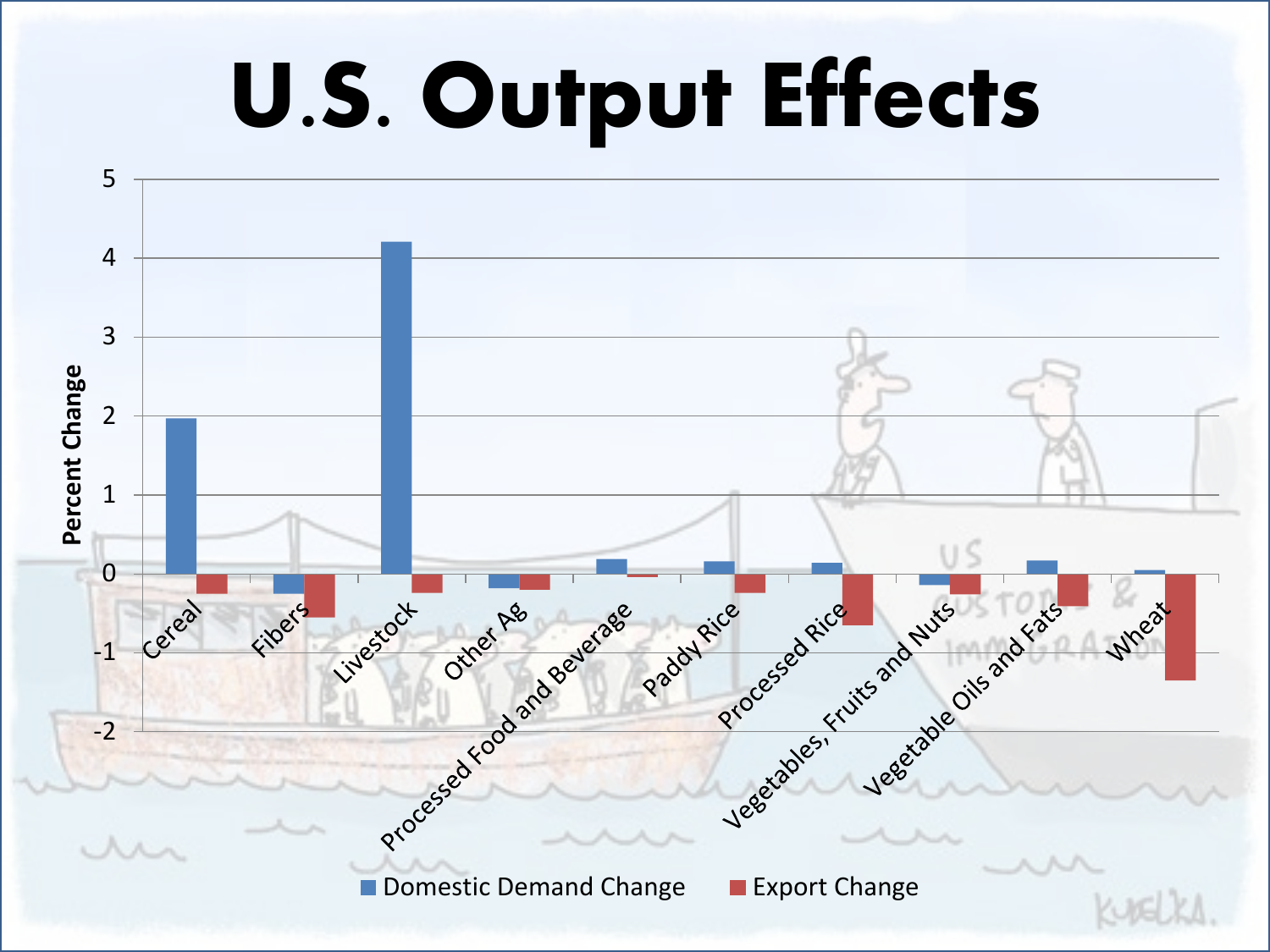## **Tariff vs AMS Measure**

|                            |            | <b>Change in Trade Balance</b> | <b>GDP</b> |               | <b>Welfare</b> |               |
|----------------------------|------------|--------------------------------|------------|---------------|----------------|---------------|
|                            | <b>AMS</b> | <b>Tariff</b>                  | <b>AMS</b> | <b>Tariff</b> | <b>AMS</b>     | <b>Tariff</b> |
| <b>Central America</b>     | (70)       | (73)                           | 69,393     | 69,468        | (33)           | (33)          |
| China                      | (138)      | (155)                          | 1,567,125  | 1,567,408     | (40)           | (34)          |
| <b>Egypt</b>               | (6)        | (6)                            | 81,488     | 81,520        | (5)            | (5)           |
| <b>EU</b>                  | (799)      | (858)                          | 8,279,369  | 8,281,490     | (31)           | (15)          |
| India                      | (10)       | (11)                           | 477,467    | 477,580       | 0              | (0)           |
| Japan                      | (9)        | (14)                           | 4,196,094  | 4,196,708     | (119)          | (88)          |
| <b>LDC</b>                 | (40)       | (42)                           | 239,693    | 239,793       | (9)            | (12)          |
| <b>MERCOSUR</b>            | (185)      | (195)                          | 856,692    | 857,169       | (65)           | (73)          |
| <b>Mexico</b>              | (230)      | (242)                          | 616,125    | 616,439       | (90)           | (77)          |
| <b>ROW</b>                 | (3,033)    | (3, 164)                       | 4,231,452  | 4,234,555     | (755)          | (758)         |
| <b>USA</b>                 | 4,937      | 5,187                          | 10,105,211 | 10,097,758    | (2,396)        | <b>275</b>    |
| <b>Rest of Middle East</b> | (18)       | (20)                           | 528,452    | 528,566       | (23)           | (21)          |